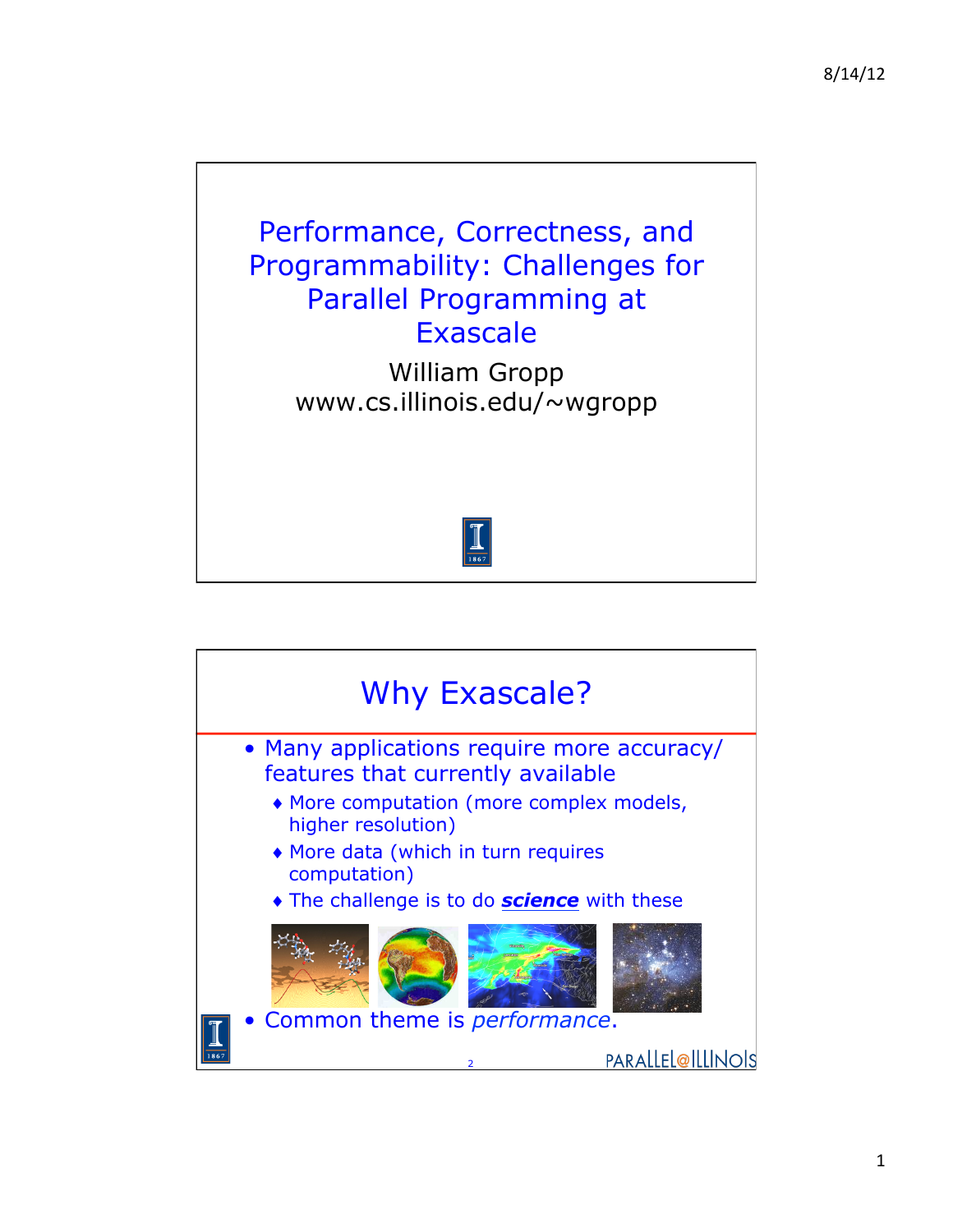

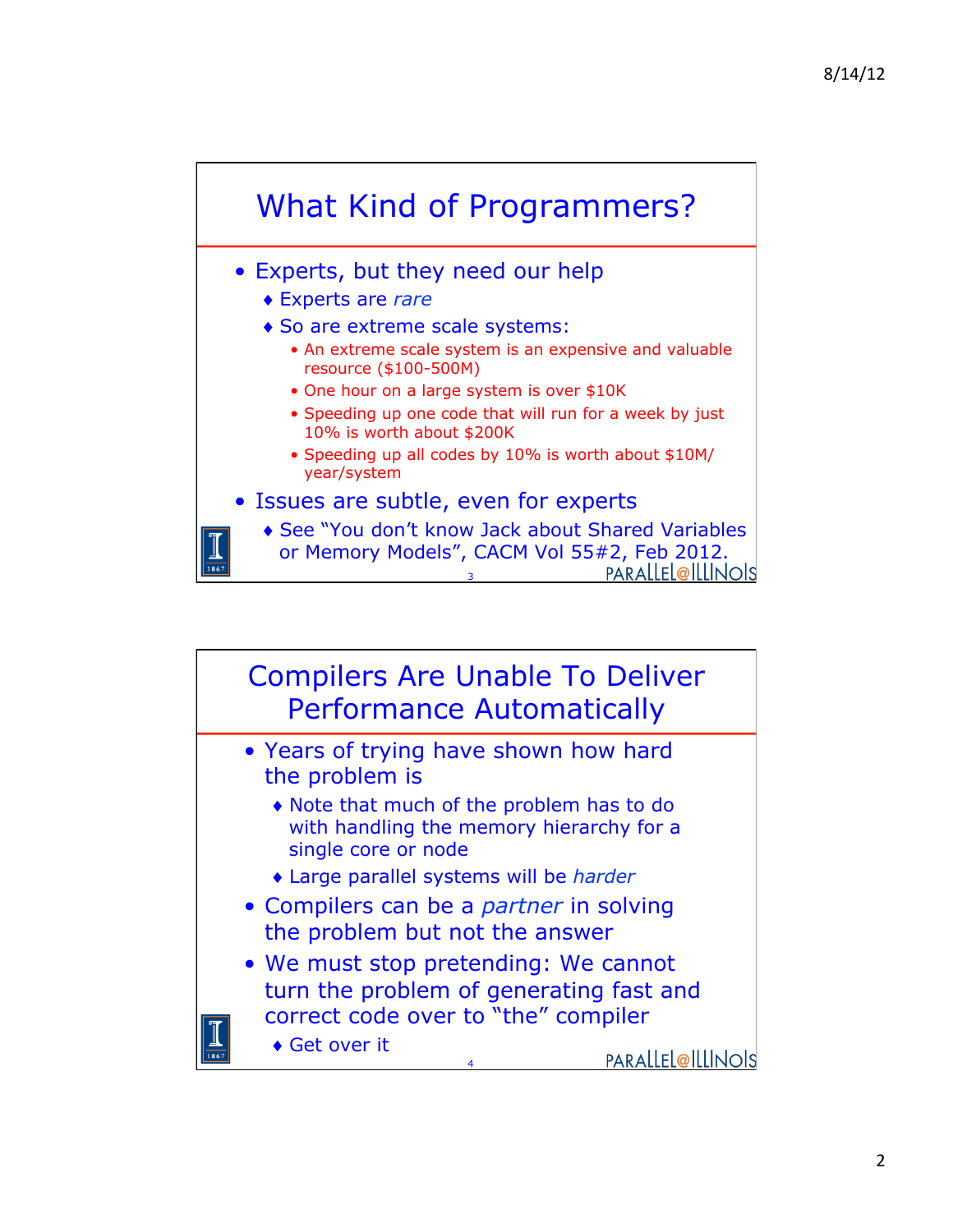

- Not make it easy to program easy problems!
	- ♦ Programming in the large is not the same as programming small and simple applications
	- ♦ Its ok if it turns out to be easy to program easy problems, but that is *not* a useful criteria or evaluation metric
- Make it *possible* to program challenging problems
	- ♦ And meet constraints: performance, correctness, adaptability

5

- ♦ This is the real productivity challenge
- We've been here before…

**computing systems**"

PARALLEL@ILLINOIS



6

**programming interfaces across various parallel** 

**PARALLEL@ILLINOIS**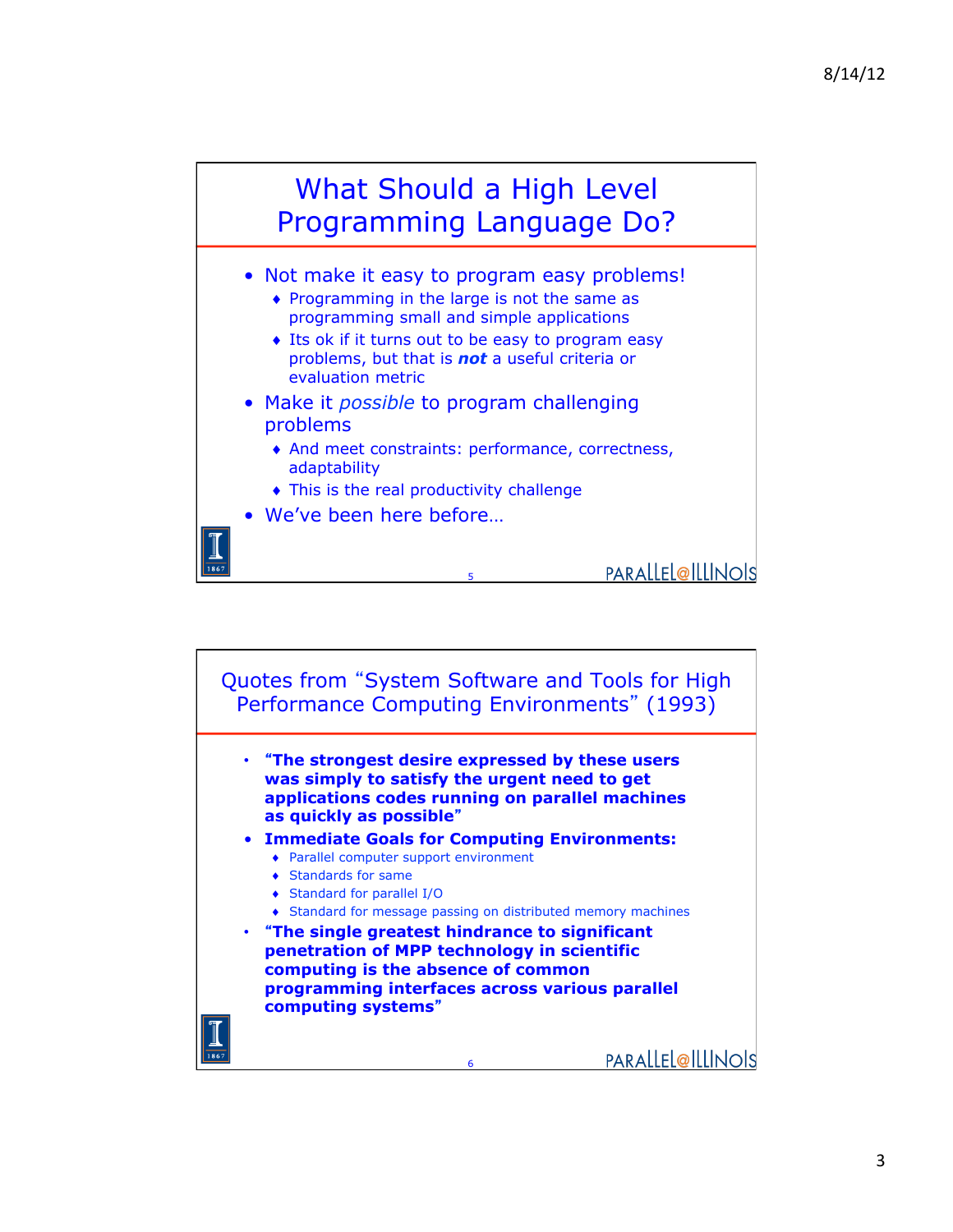

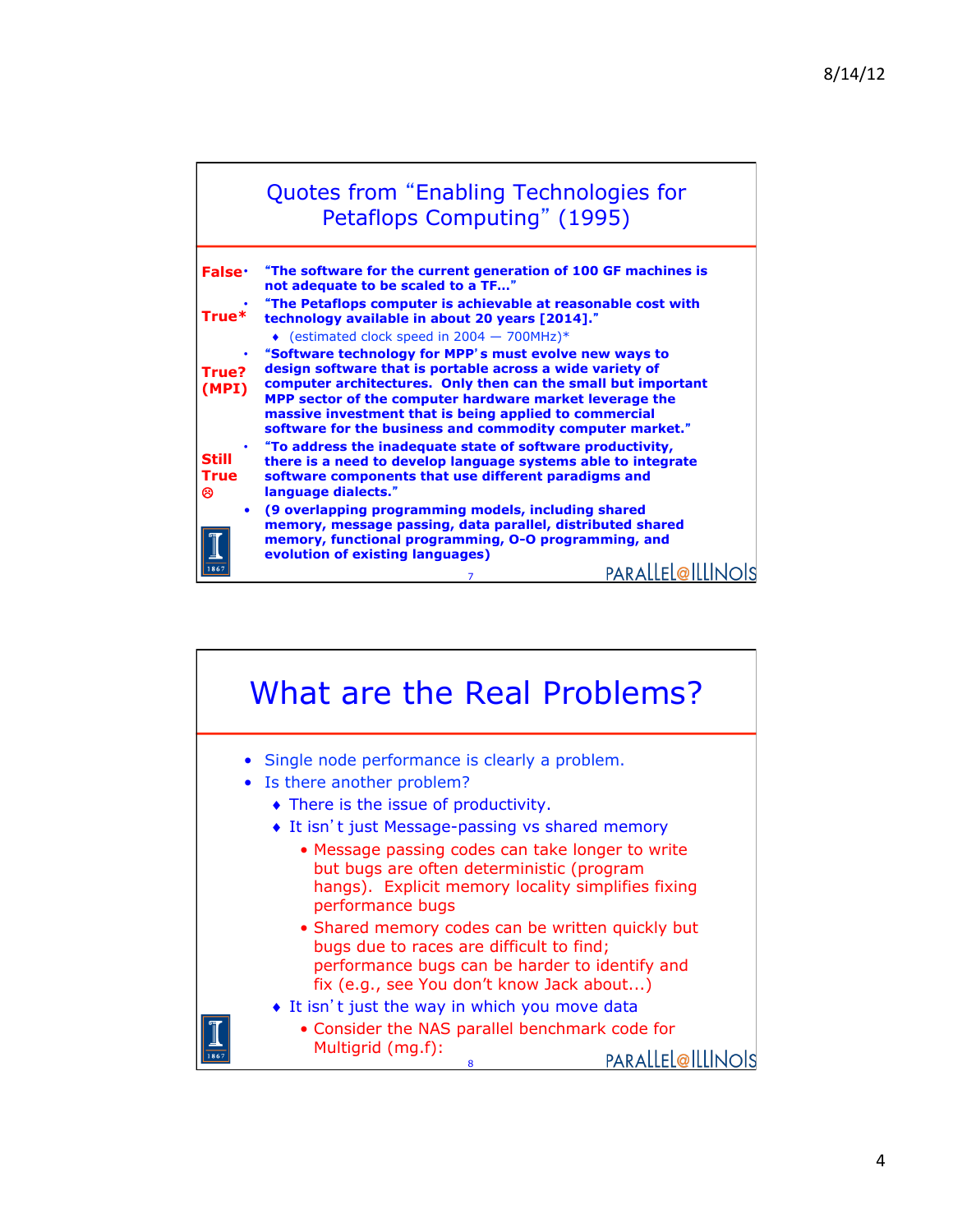

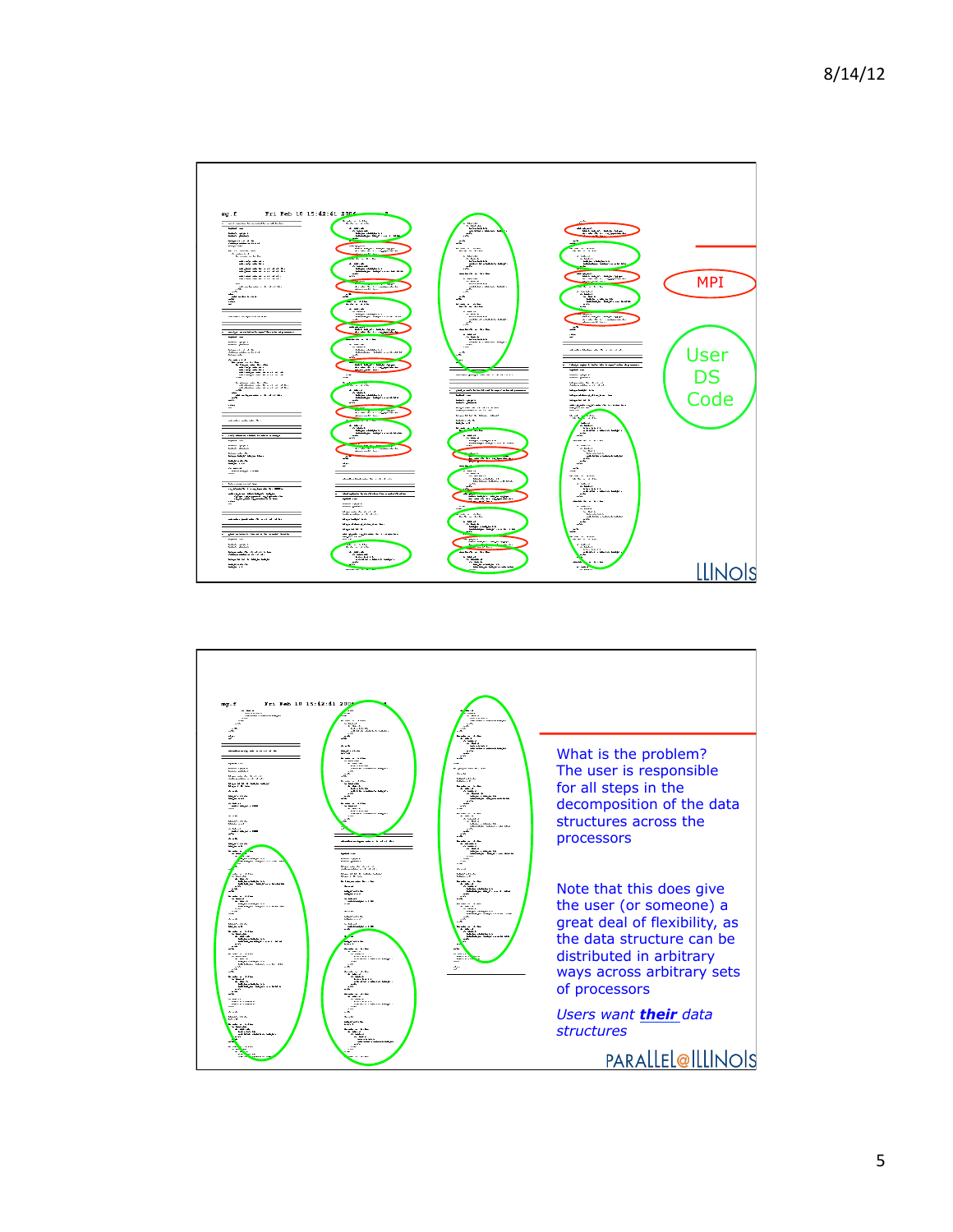

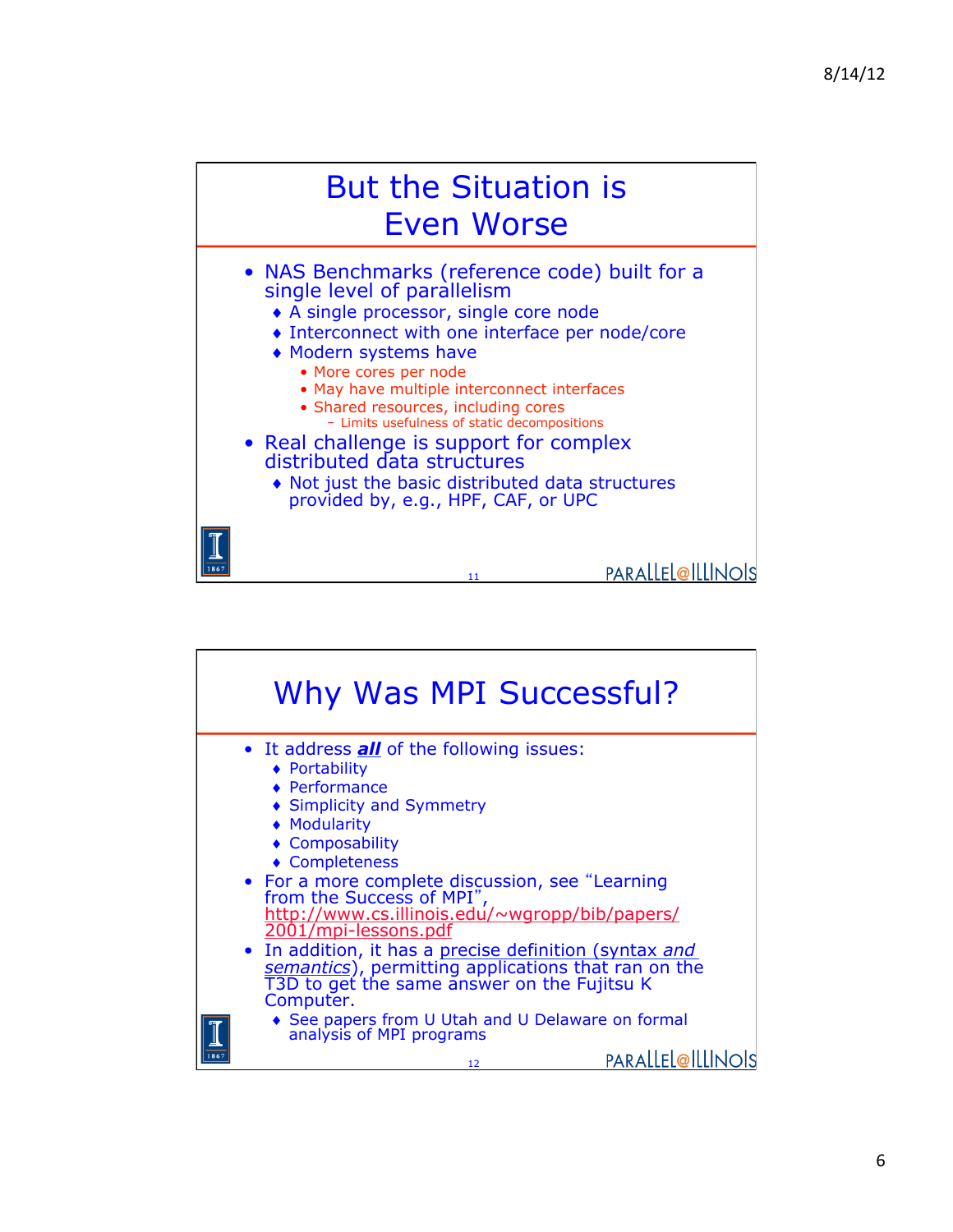

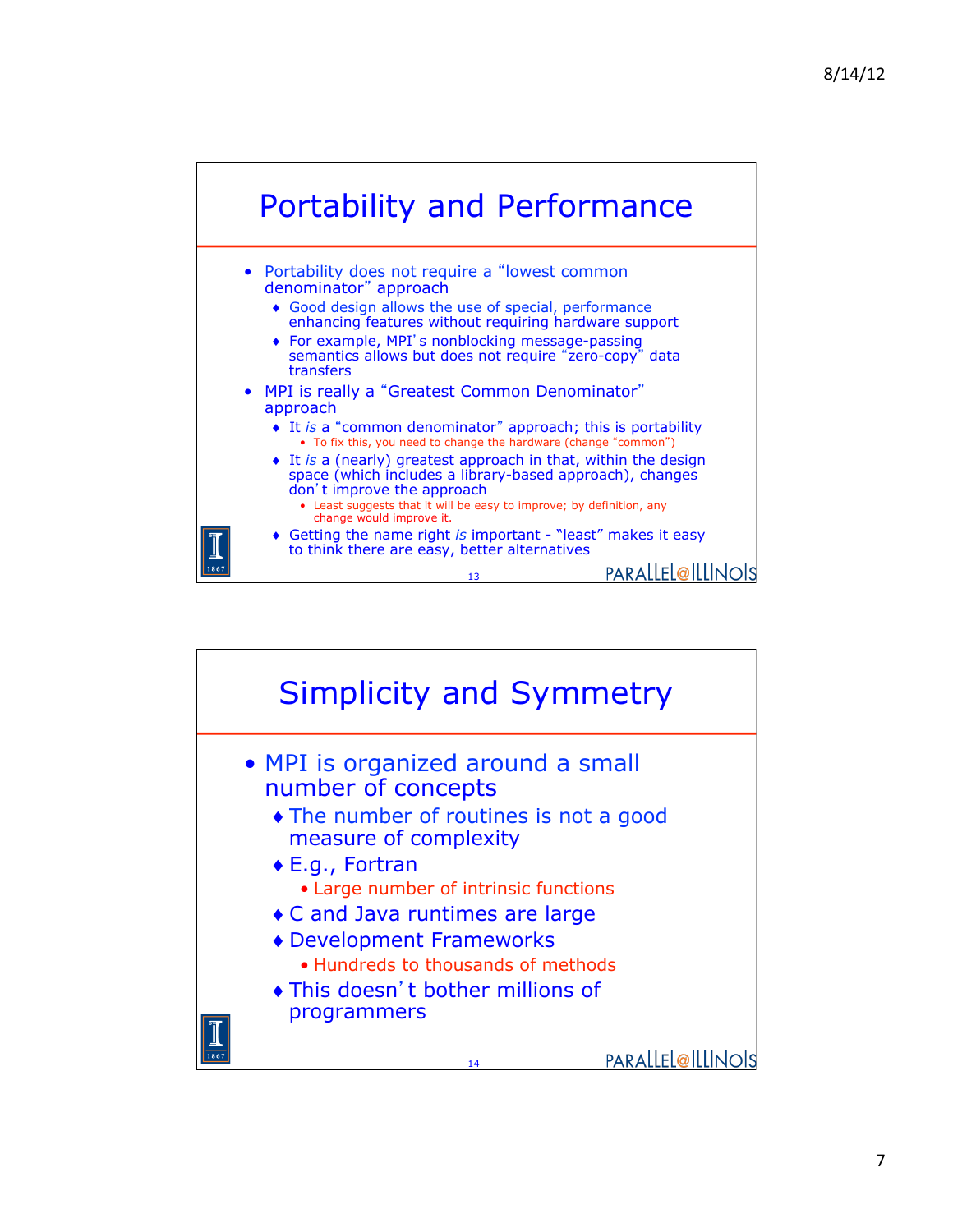

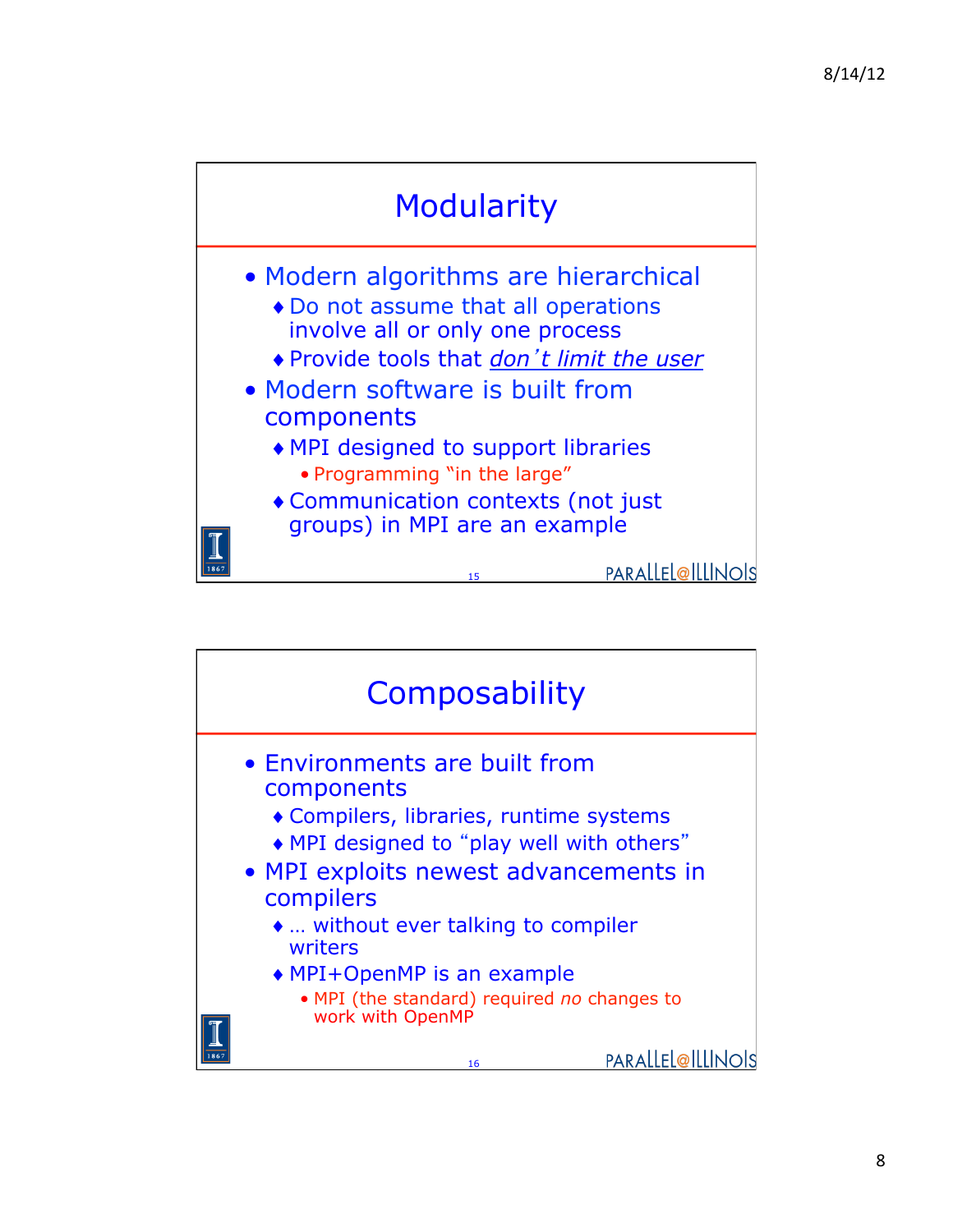

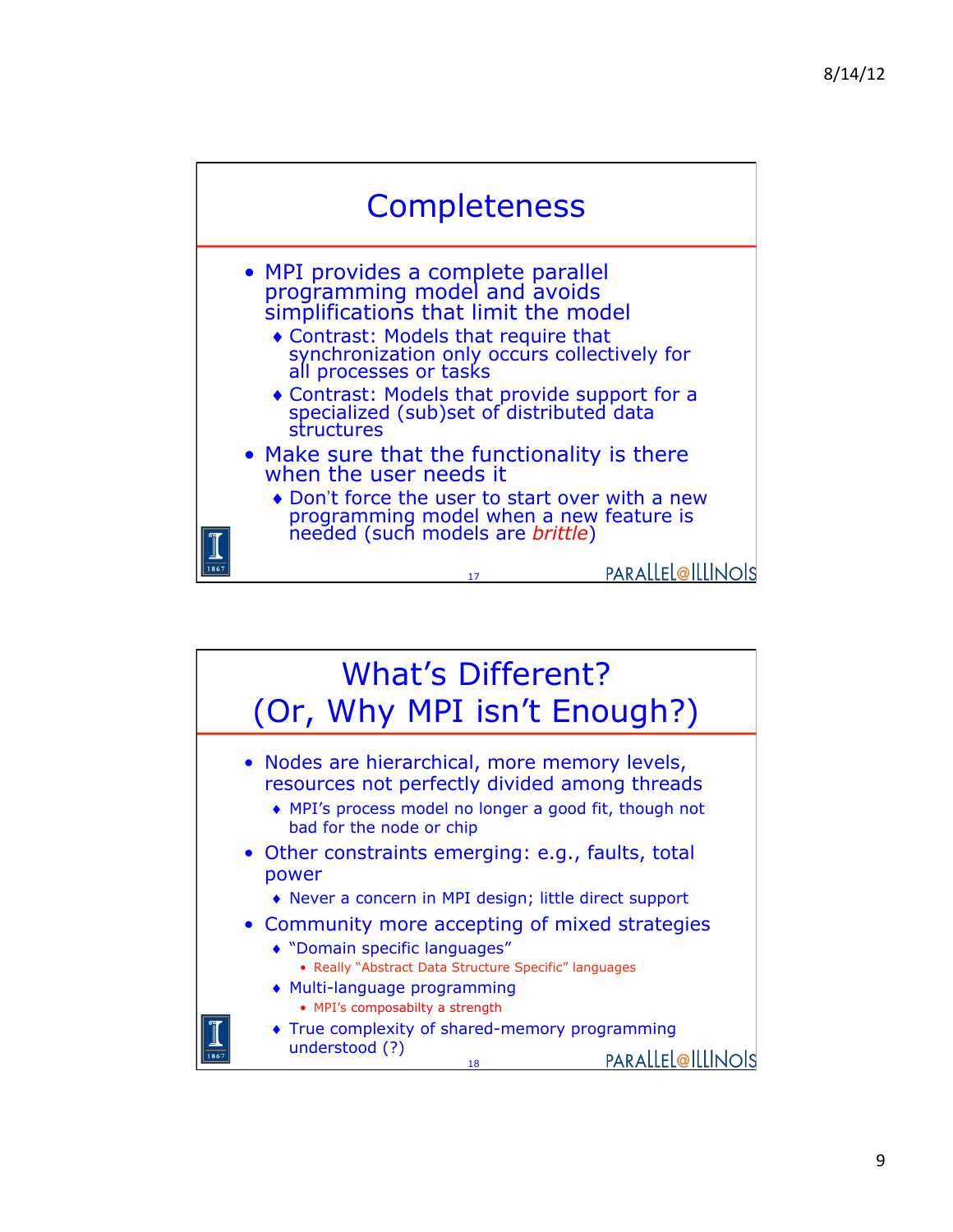

| <b>Faults and</b><br><b>Programming Models</b>                                                                                                                                                                                                                                                                                                                                                                                                                                                                                                                                                                                                                                                                                                                                                                                                                                                                                                                                                                                                                                                                                                                                                                                                                                    |
|-----------------------------------------------------------------------------------------------------------------------------------------------------------------------------------------------------------------------------------------------------------------------------------------------------------------------------------------------------------------------------------------------------------------------------------------------------------------------------------------------------------------------------------------------------------------------------------------------------------------------------------------------------------------------------------------------------------------------------------------------------------------------------------------------------------------------------------------------------------------------------------------------------------------------------------------------------------------------------------------------------------------------------------------------------------------------------------------------------------------------------------------------------------------------------------------------------------------------------------------------------------------------------------|
| $\bullet$ "Give me what I want"<br>Add tension between "do what I want" and "have a well defined<br>behavior for others"<br>• Note that it is <i>provably impossible</i> to reliably detect all kinds<br>of faults<br>Node "down" may be node "really, really slow"<br>Some recent theory gets around this by <i>defining</i> a down node as one that doesn't respond in time. Problem then is in defining the threshold to quickly detect the truly failed but not abandon the merely slow.<br>$\bullet$<br>• Hard to provide general solution that users like<br>• Users like simplicity except when it gives them the wrong answer<br>• They tend to like simplicity <i>until</i> it gives them the wrong answer.<br>Users like models that are full of races and errors, as long as it doesn't mess them up (as far as they can tell, and they often can't in a scientific code, as errors are often proportional to $\Delta t$ and reduce the<br>٠<br>accuracy of the computation)<br>May be the wrong problem<br>• Node "down" may be much less likely than "uncorrected but recoverable memory or data path error"<br>May not require the same corrective steps as node down<br>Programming model support for "node down" and "memory lost" likely<br>very, very different |
| PARALLEL@ILLI<br>20                                                                                                                                                                                                                                                                                                                                                                                                                                                                                                                                                                                                                                                                                                                                                                                                                                                                                                                                                                                                                                                                                                                                                                                                                                                               |